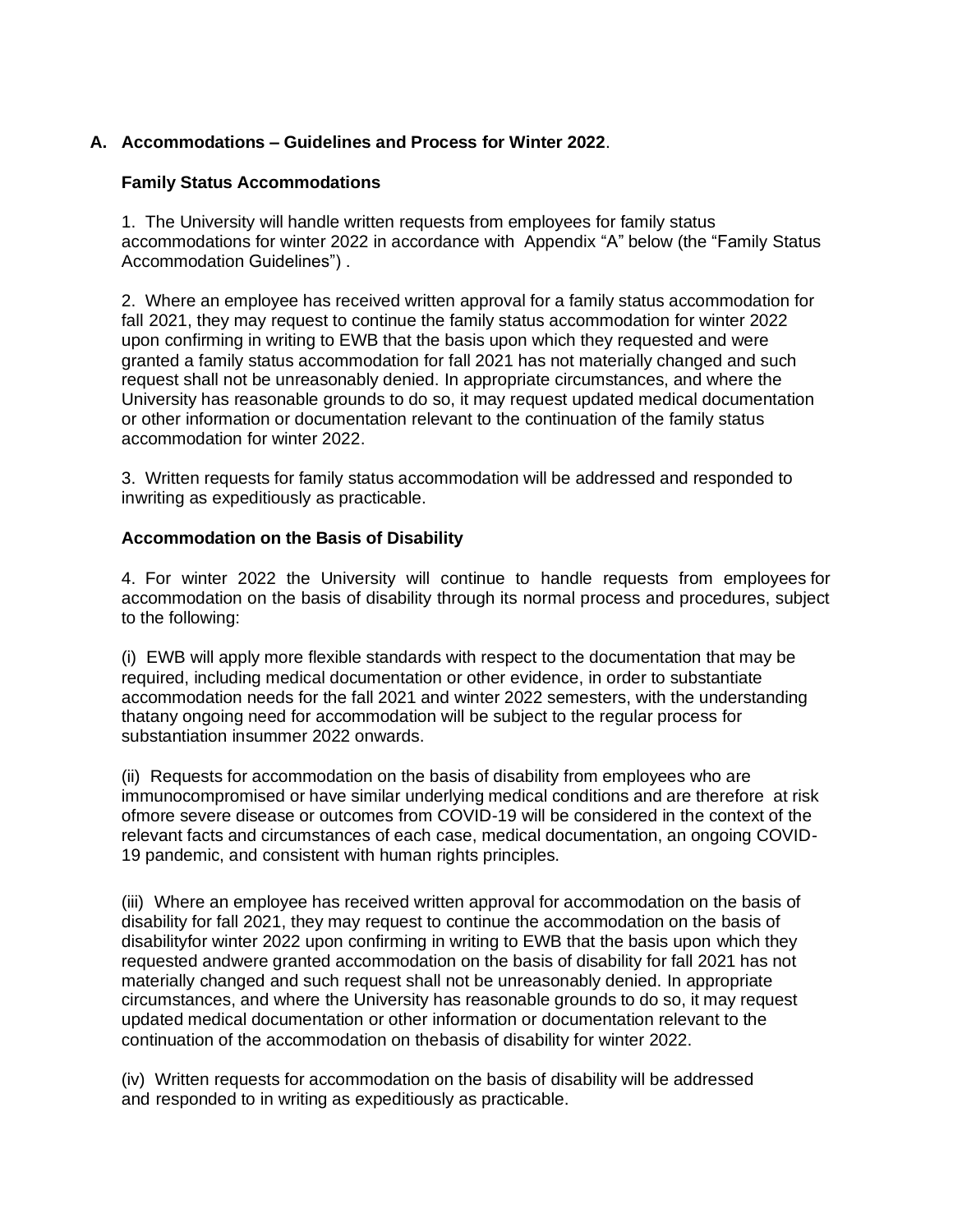(v) The principles in 4(i) to (iv) above will be applicable to the consideration of requests foraccommodation on the basis of disability for winter 2022 by EWB and any contract staff or contractors working with EWB.

# **B.Alternate Work Arrangements**

5. The provisions below regarding alternate work arrangements are expressly without prejudice or precedent to the position of the University on the nature, scope and extent of the duty to accommodate under the *Ontario Human Rights Code*, including without limiting the generality of the foregoing, the nature, scope and extent of familystatus accommodation, during and in connection with the COVID-19 Pandemic during the Winter 2022 terms.

6. The provisions below regarding alternate work arrangementsare applicable only to the Winter 2022 academicterms. Any extension of the provisions of this Memorandum of Settlement regarding alternatework arrangements beyond that timeframe would only be by mutual agreement in writing between the University and the union representing the employee.

7. For the purposes of this document "alternate work arrangements" refers to circumstances where an employee's request for a family status accommodation is not approvedby the University on grounds consistent with the University's interpretation of a family status accommodation under the Ontario Human Rights Code, but where the University makes alternate work arrangements that are flexible in an effort to address the circumstances raised bythe employee.

# (i) **Alternate Work Arrangements: Principles**

8. In some cases, concerns are raised about the health of a spouse, partner, child, or another household member such that they cannot be vaccinated due to medical reasons or are vaccinated but still concerned about additional health risks. As a result, an employee may request a family status accommodation due to their concerns related to the health of a spouse,partner, child, or another household member, which in circumstances where the request is not approved as a family status accommodation may nevertheless be supported as an alternate work arrangement.

9. For clarity, in circumstances where a request is not approved as a family status accommodation for Winter 2022, the request may be approved asan alternate work arrangement on the basis of medical circumstances, including in relation to individuals who are at heightened risk from COVID-19 with whom an employee cohabitates orfor whom an employee is the primary care-giver, such as employees who cohabitate with

someone who is immunocompromised, or employees who cohabitate with someone who cannotbe vaccinated for medical reasons, as distinct from children who are otherwise healthy (not immunocompromised) who aren't yet old enough to get the vaccine. Requests for alternate work arrangements, having due regard for the process and considerations set out below, shall not be unreasonably denied.

10. In order to approve a request for such an alternate work arrangement, the employee will berequired to provide substantiation, including reasonable medical documentation where necessary or appropriate, in the same manner that would be required in order to be approved for a family status accommodation.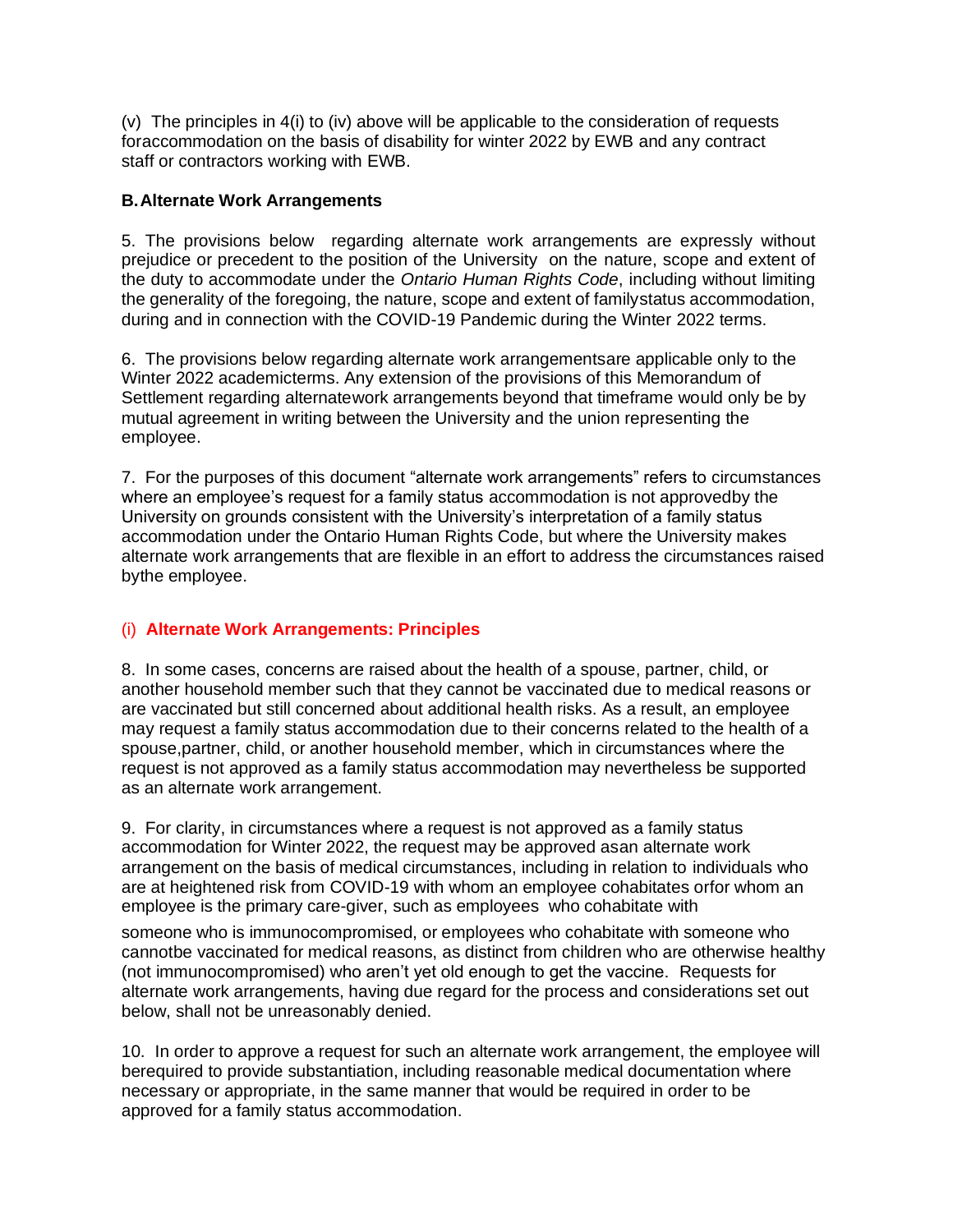11. These principles will be applicable to the consideration of alternate work arrangements by EWB and any contract staff or contractors working on behalf of EWB.

- 12. The following considerations will apply in such cases:
- (a) The University must be satisfied that the employee themselves is in compliance with the University's Vaccine Mandate policy whether by submitting proof of fullvaccination or having an approved exemption.
- (b) In order to approve an alternate work arrangement (which may or may not include working remotely), the University must be reasonably satisfied, through the presentation of documentation provided to EWB, including medical documentation where necessary or appropriate, that the spouse, partner, child,other household member, or other person for whom the employee is the primarycare giver, has an elevated risk of serious illness by reason of the employee working in person and returning home or providing in person support to the person to whom they are the primary care giver.
- (c) Where a case for an alternate work arrangement is considered per (b) above,EWB will discuss with the Faculty/Division, the possible forms of flexibility thatare operationally feasible for the University and that meet the needs of the employee.
- (d) Where an employee has received written approval for an alternate work arrangement for fall 2021, they may request to continue the alternate work arrangement for winter 2022 upon confirming in writing to EWB that the basis upon which they requested and were granted an alternate work arrangement for fall 2021 has not materially changed. In appropriate circumstances, and where the University has reasonable grounds to do so, it may request updated medical documentation or other information or documentation relevant to the continuationof the alternate work arrangement for winter 2022. Where the basis and the circumstances upon which the employee requested and was granted an alternatework arrangement for fall 2021 has not materially changed and where operationally feasible it shall not be unreasonably denied.

#### (ii) **Alternate Work Arrangement: Process**

13. Employees should make an application using the process set out in section B of the FamilyStatus Accommodation Guidelines which are set out below at Appendix A. In circumstances where the application is not approved for a family status accommodation, consideration (withoutneed for a further application from the employee) will then be given to providing an alternate work arrangement in light of the circumstances of the pandemic as set out above. Such cases will be reviewed centrally through EWB in order to preserve confidentiality of personal information. Any information submitted by an employee for the purposes of the request for family status accommodation will be considered by EWB for the purposes of consideration of analternate work arrangement. Further, the employee shall be advised by EWB if additional information is required in connection with the consideration of a potential alternate work arrangement.

14. Where EWB recommends that an alternate work arrangement should be considered, they will inform the Dean's/Principal's Office and will offer advice about options for an alternate workarrangement that may meet the employee's needs within the operational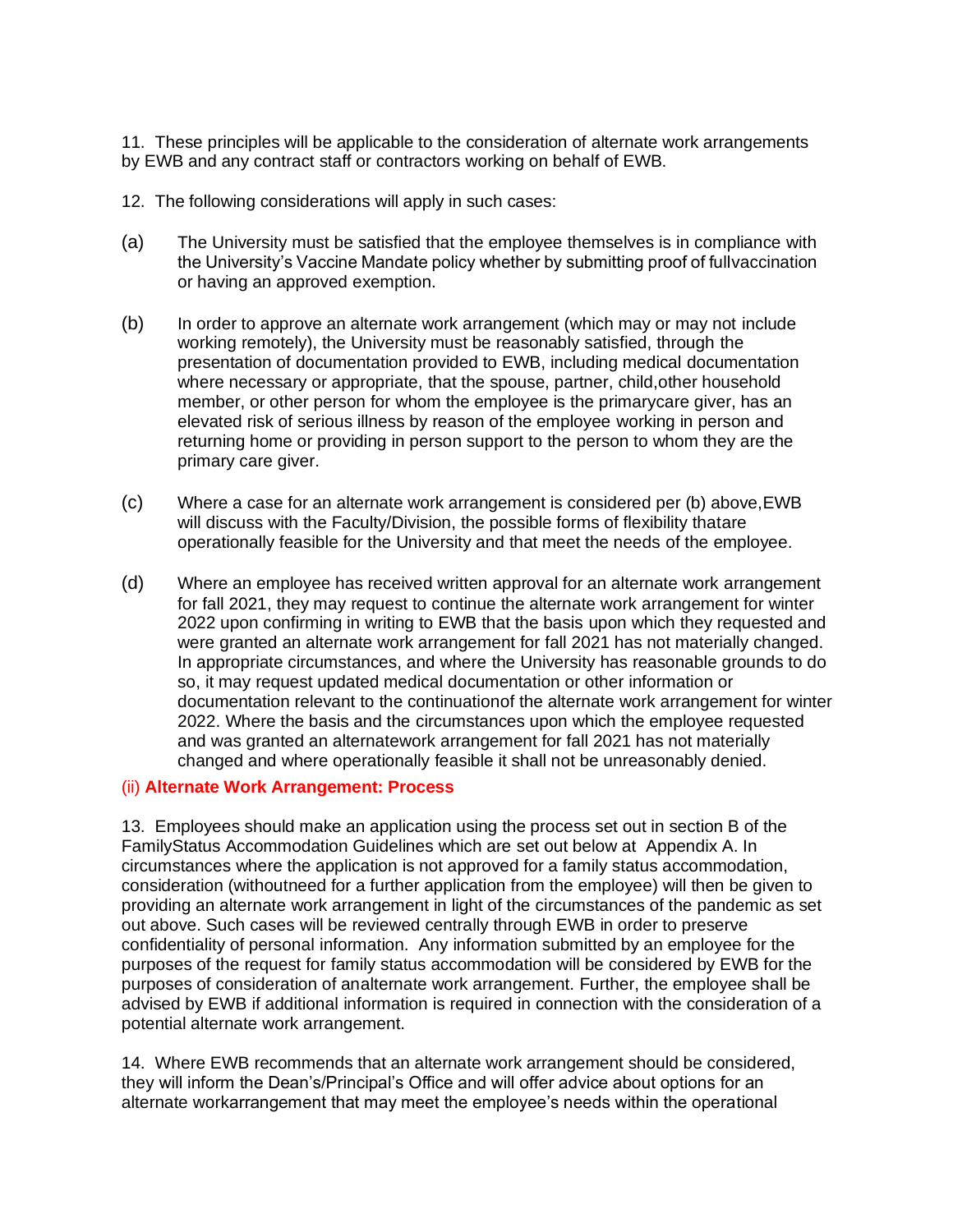requirements of the workplace. Decisions on whether an alternate work arrangement will be provided, and the formof the arrangement, will rest with the Dean's/Principal's Office.

#### (iii) **Forms of Alternate Work Arrangements**

15. Alternate work arrangements include a number of possible solutions, including but not limited to remote teaching, moving a class to a larger room, lowering capacity limitations, ormodifying the course schedule, depending on the relevant facts and circumstances of eachcase.

# **APPENDIX "A"**

### **Family Status Accommodations: Guidelines and Process for Winter 2022**

#### Terminology:

Throughout the document below there will be reference to family status accommodation which refers to circumstances where an employee's request for an accommodation is approved by theEmployer on grounds consistent with the Employer's interpretation of a family status accommodation under the Ontario Human Rights Code.

# A. Principles of Family Status Accommodation

Ontario law prohibits discrimination based on any of the 16 grounds identified in section 5 of the*Ontario Human Rights Code* and employers have a duty to accommodate employees to avoid such discrimination. York University employees who meet the requirements for family status accommodations must be accommodated in accordance with the *Ontario Human Rights Code*, and in accordance with York University policies and procedures. The following principles shouldbe considered in determining whether an employee is eligible for family status accommodation, and if so the nature of the required accommodations.

- 1. The duty to accommodate family status works according to the same principles as theduty to accommodate persons with disability.
- 2. This duty to accommodate covers parent/child relationships in either direction: parentresponsible for childcare, or adult child responsible for eldercare.
- 3. There is reason to believe this right (to accommodation) would be judicially interpreted toextend to other similar relationships of dependence and care. In cases where there is not a parent/child relationship, but where there is a similar relationship of dependence and care, a service provider or employer can request evidence that is reasonable in the circumstances to confirm that the relationship would qualify, in other words that the individual's caregiving responsibilities can be seen as an immutable characteristic of their family status.
- 4. York will consider responsibilities in connection with relationships that are outside the traditional scope of family status such as responsibilities towards a spouse or commonlaw partner so long as there is a relationship of dependence and care.
- 5. It is not a precondition for accommodation that the care relationship engages an individual's legal obligations. For example, adult children are not legally required to care for their elders in the same way that parents are the legal guardians of children, but adults providing elder care are still protected by the family status provisions of the *Code*.Legal guardian status is not a requirement for engaging a duty to accommodate for family obligations.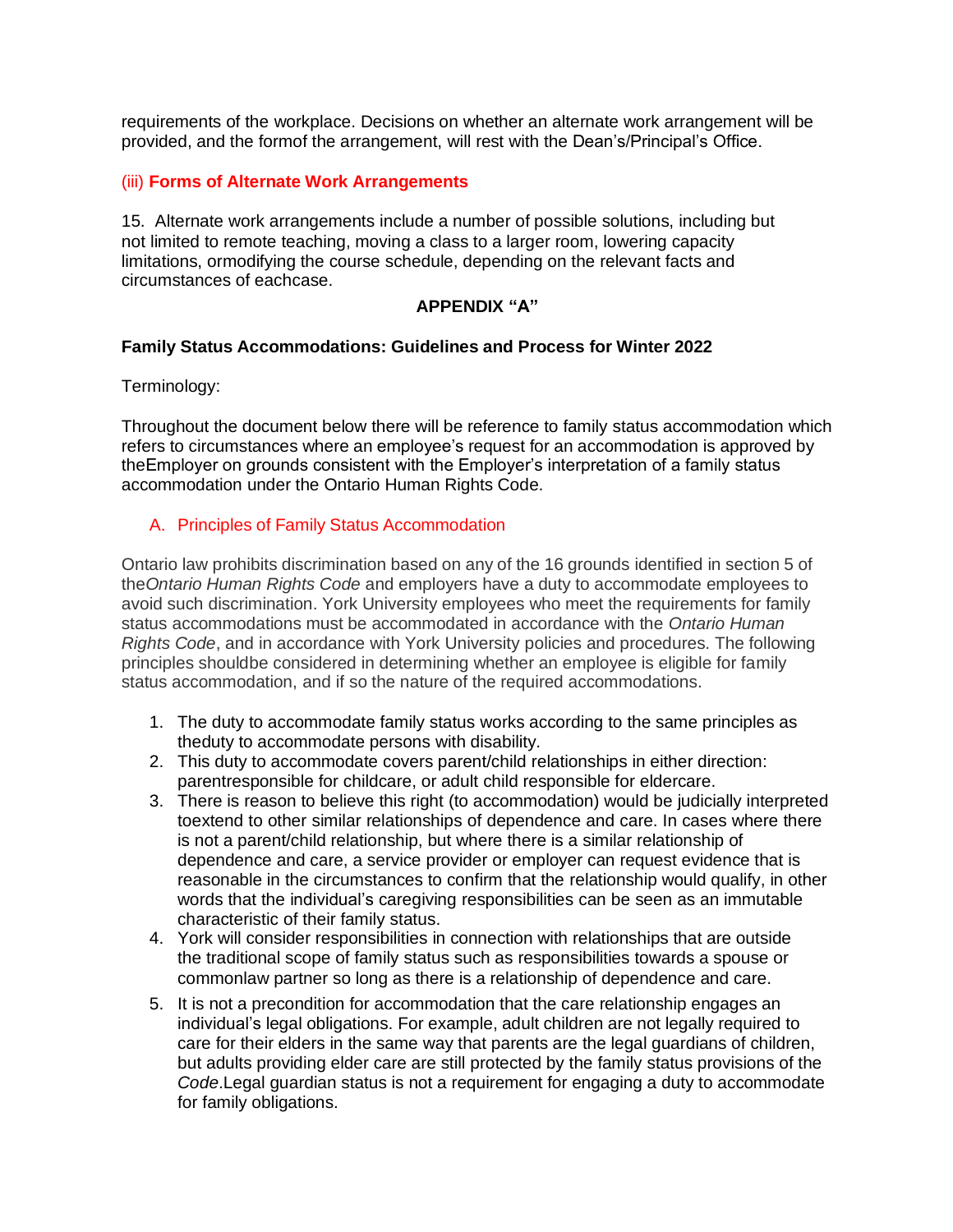- 6. The duty to accommodate family status encompasses the essential needs of the familymember who requires assistance or care and does not cover preferences or conveniences.
- 7. Accommodation is a multi-party process that involves the university and the employee.All those involved should work together cooperatively and respectfully to develop and implement appropriate accommodation solutions.
- 8. The person seeking accommodation has a responsibility to inform the employer of theircaregiving needs related to a parent-child relationship (or other deemed relationship), and that there is a conflict between those needs and the organization's rules, requirements, standards, processes or procedures, and to explain in some detail the specifics of the conflict.
- 9. Persons seeking accommodation may be asked about their reasonable efforts to obtainfamily help and outside supports.
- 10. Persons seeking accommodation are obliged to disclose relevant information and a refusal to engage with the employer in either facilitating an understanding of their needs,providing information or working to find a solution may result in there being no duty to accommodate in a given case.
- 11. There is no duty on the person seeking family status accommodation to selfaccommodate before approaching an employer for help, however an employer can inquire into the extent to which family help or community support is available in order toassess the need for accommodation.
- 12. Persons seeking accommodation are in the best position to identify and evaluate such outside resources. However, it is a best practice for employers to provide assistance to individuals in locating information regarding such resources, for example, through Employee and Family Assistance Programs.
- 13. Employers may make reasonable requests for information that are necessary to clarify the nature and extent of the accommodation need. Employers may request documentation of the validity of the accommodation-seeker's needs, such as medical documentation related to a family member's disability, or illness. Requests for evidenceor supporting documentation should be reasonable in the circumstances to verify essential facts relevant to the employment.
- 14. Employers may also seek reasonable information regarding any available outsideresources that the individual has enquired into.
- 15. As information related to family needs and arrangements may be highly personal,employers should take steps to ensure that information related to accommodationrequests is kept confidential and shared only with those who need it.
- 16. Employers should act in a timely manner and take an active role in seeking accommodation solutions. Persons seeking accommodation should cooperate in theaccommodation process, provide relevant information, and meet any agreedupon standards once accommodation has been provided.

These principles will be applicable to the consideration of family status accommodation requests by Employee Well Being (EWB) and any contract staff or contractors working onbehalf of EWB, such as OSI.

# B. Process for Family Status Accommodation Requests

Requests for family status accommodation should be submitted in writing using the [form](https://yulink-new.yorku.ca/group/yulink/family-status-accommodation) required for that purpose by the employee to EWB at [famsacc@yorku.ca. T](mailto:famsacc@yorku.ca)he employee is required to have informed their Dean or Associate Dean that they are requesting a family